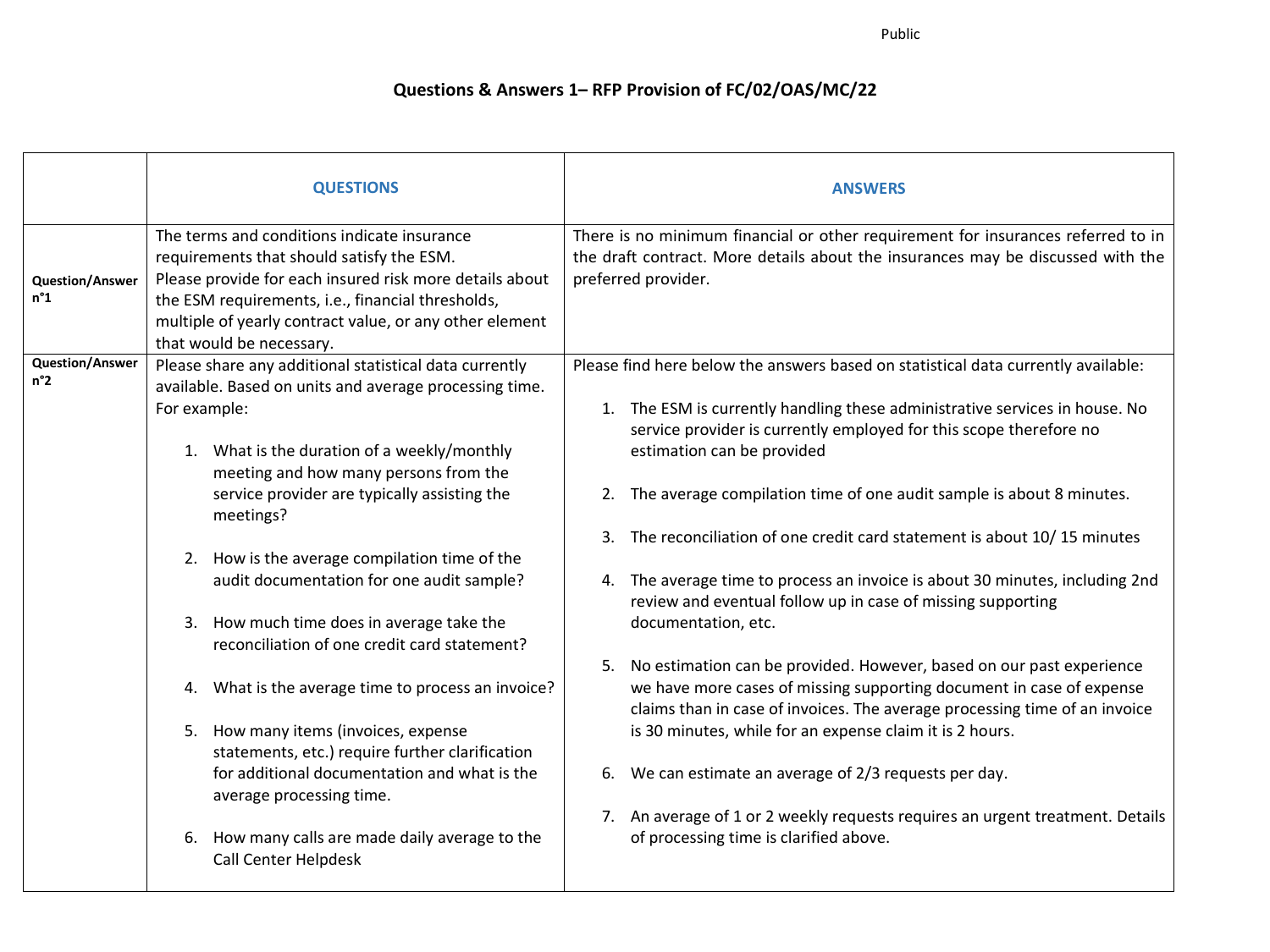Public

|                                        | 7. How many requests requiring an exceptional or<br>urgent treatment are typically received and<br>what is their average processing time? |                                                                                                                                                                                                                                                                                                                                                                                                                                                                                                                                                                                                                                                                                                                                                                                                                                                                                                                                                                                                                                                                                                                                                                                                                                                              |
|----------------------------------------|-------------------------------------------------------------------------------------------------------------------------------------------|--------------------------------------------------------------------------------------------------------------------------------------------------------------------------------------------------------------------------------------------------------------------------------------------------------------------------------------------------------------------------------------------------------------------------------------------------------------------------------------------------------------------------------------------------------------------------------------------------------------------------------------------------------------------------------------------------------------------------------------------------------------------------------------------------------------------------------------------------------------------------------------------------------------------------------------------------------------------------------------------------------------------------------------------------------------------------------------------------------------------------------------------------------------------------------------------------------------------------------------------------------------|
| <b>Question/Answer</b><br>n°3          | Is an entire approval log of an accounts payable item<br>(Invoice, Lodge Account, Expense statements, etc.)<br>available in the system?   | Please find here below the answers:<br>Invoices: entire approval flow available in Oracle Fusion<br>Lodge Account: the invoice is booked in Oracle Fusion, so the approval workflow is<br>reflected in the system.<br>Expenses: there is no approval workflow in Oracle Fusion. The expenses must be<br>audited in line with the Travel Policy and Expense Policy. The 2 <sup>nd</sup> review is recorded<br>in Oracle Fusion.<br>Corporate credit card: transactions' approval recorded in an ad-hoc internal system.                                                                                                                                                                                                                                                                                                                                                                                                                                                                                                                                                                                                                                                                                                                                       |
| <b>Question/Answer</b><br>$n^{\circ}4$ | How many sources or systems need to be consulted to<br>reconcile an item with supporting documents?                                       | Multiple sources are needed as below indicated:<br>INVOICE: Outlook and Oracle Fusion: the invoices are sent to the functional mailbox<br>(Outlook) which is the first point of the "consultation". Afterwards the invoice is<br>recorded in Oracle Fusion.<br>EMPLOYEE EXPENSES: the only source of consultation is Oracle Fusion as all<br>supported documentation is attached to the expense report.<br>EXPENSES FROM EXTERNALS: Outlook and Oracle Fusion: the expense claim<br>(including supporting documentation) is sent to the functional mailbox (Outlook)<br>and this is the first point of consultation. Afterwards the expense claim is recorded<br>in Oracle Fusion<br>CREDIT CARD: the workstream is automated and it's recorded in ServiceNow. All<br>supporting documentation is automatically saved in a designated folder in<br>SharePoint. To reconcile the credit card transactions the service provider will need<br>to consult the SharePoint location vs the credit card statement which will be<br>available in pdf format.<br>LODGE ACOOUNT - The monthly statement must be reconciled with invoices which<br>are sent to the functional mailbox. The monthly statement can be provided in<br>different formats (pdf, Excel, csv.) |
| <b>Question/Answer</b><br>n°5          | Can you share a process chart for each major task of<br>the accounts payable scope (at least for those tasks and                          | Please see below the description of the main accounts payables tasks summarized<br>in points:                                                                                                                                                                                                                                                                                                                                                                                                                                                                                                                                                                                                                                                                                                                                                                                                                                                                                                                                                                                                                                                                                                                                                                |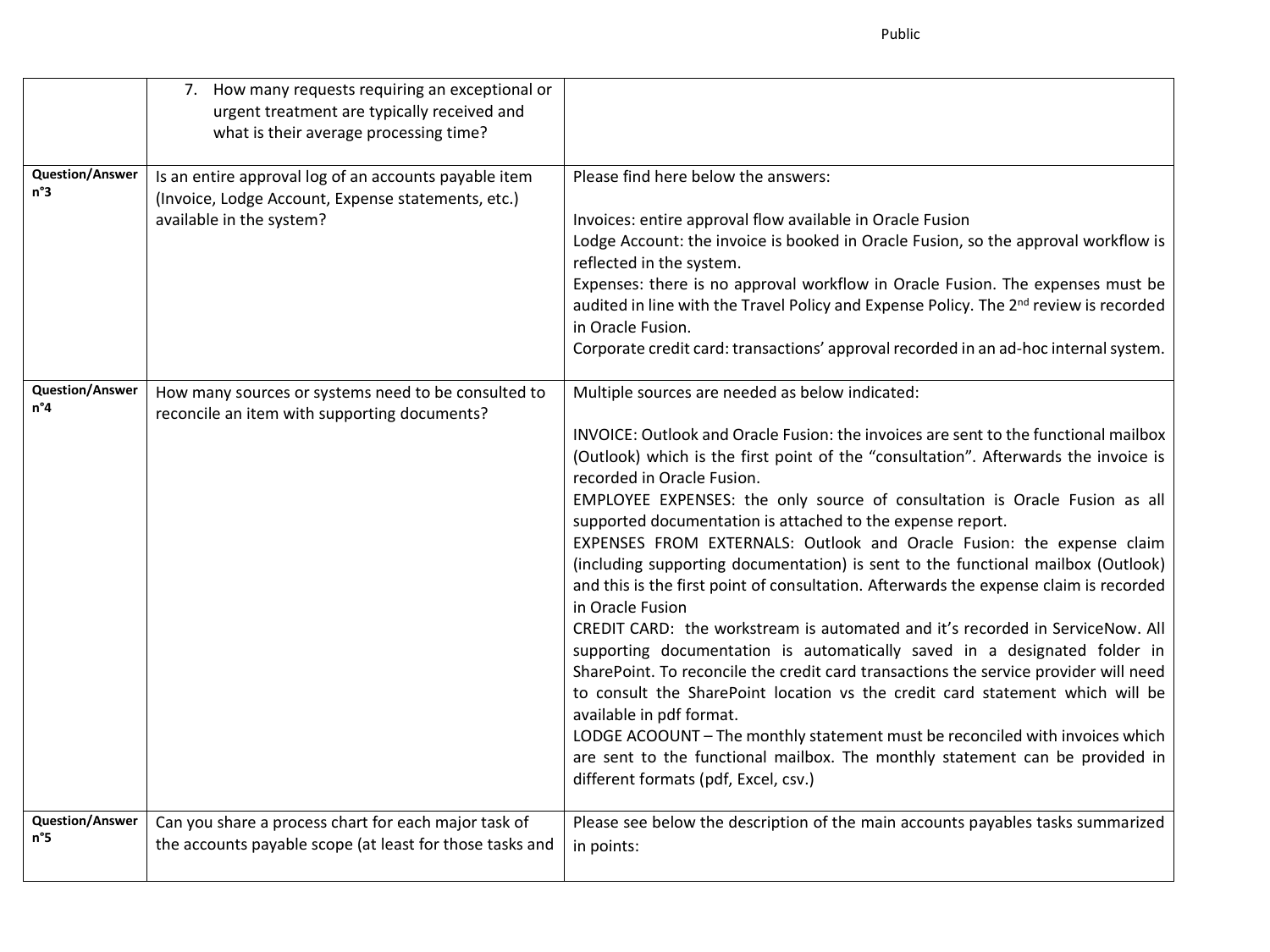|                               | controls performed prior or after the accounts payable<br>process)?                                                                                                           | Invoice processing:<br>1. Receive an invoice via e-mail (physical invoices are exception).<br>2. Validate the correctness of invoice details, request<br>supplier<br>creation/update (if necessary).<br>3. Identify if the invoice is with PO (a) or 'invoice only' (b):<br>a) Match the invoice with the PO.<br>b) Create the invoice line and accounting distribution manually.<br>5. Track the invoice as an asset (if applicable).<br>6. Apply multiperiod accounting for prepayment invoices<br>7. Upload supporting evidence in Oracle and shared location (Share Point).<br>8. 2 <sup>nd</sup> User (4-eyes principle) reviews, validates and initiates the invoice<br>approval workflow.<br><b>Expense processing:</b><br>1. Travel expense refund request is submitted by an employee in Oracle<br>Expenses module.<br>2. Check the travel expense refund request against the Travel Authorization<br>report from Oracle and in case of a training also against the Training<br>Authorization.<br>3. Check the completeness and correctness of the travel expense refund<br>request and request missing information if necessary.<br>4. 2nd User (4-eyes principle) reviews the travel expense refund request<br>previously reviewed by the 1st User and completes the travel expense<br>refund request audit in Oracle.<br>5. The completed travel expense refund request is automatically transferred<br>to Oracle Payables module.<br>6. 1st or 2 <sup>nd</sup> User validates the item in Oracle Payables module.<br>We expect the successful candidate to perform quality control checks according to<br>the market best practices. |
|-------------------------------|-------------------------------------------------------------------------------------------------------------------------------------------------------------------------------|---------------------------------------------------------------------------------------------------------------------------------------------------------------------------------------------------------------------------------------------------------------------------------------------------------------------------------------------------------------------------------------------------------------------------------------------------------------------------------------------------------------------------------------------------------------------------------------------------------------------------------------------------------------------------------------------------------------------------------------------------------------------------------------------------------------------------------------------------------------------------------------------------------------------------------------------------------------------------------------------------------------------------------------------------------------------------------------------------------------------------------------------------------------------------------------------------------------------------------------------------------------------------------------------------------------------------------------------------------------------------------------------------------------------------------------------------------------------------------------------------------------------------------------------------------------------------------------------------------------------------------------------------|
|                               |                                                                                                                                                                               | More information about the process details and key controls will be provided to the<br>successful candidate.                                                                                                                                                                                                                                                                                                                                                                                                                                                                                                                                                                                                                                                                                                                                                                                                                                                                                                                                                                                                                                                                                                                                                                                                                                                                                                                                                                                                                                                                                                                                      |
| <b>Question/Answer</b><br>n°6 | Do you require an external auditor to access the service<br>providers' premises and to consult data that might not<br>be related to this RFP? Please explain the impact of an | Please note these two provisions in § 19 Inspection and audit:<br>"The ESM reserves the right to perform audits of all books, records, internal<br>processes, and controls of the Service Provider which relate to the performance of<br>the Contract to the extent permissible under applicable law and professional rules                                                                                                                                                                                                                                                                                                                                                                                                                                                                                                                                                                                                                                                                                                                                                                                                                                                                                                                                                                                                                                                                                                                                                                                                                                                                                                                       |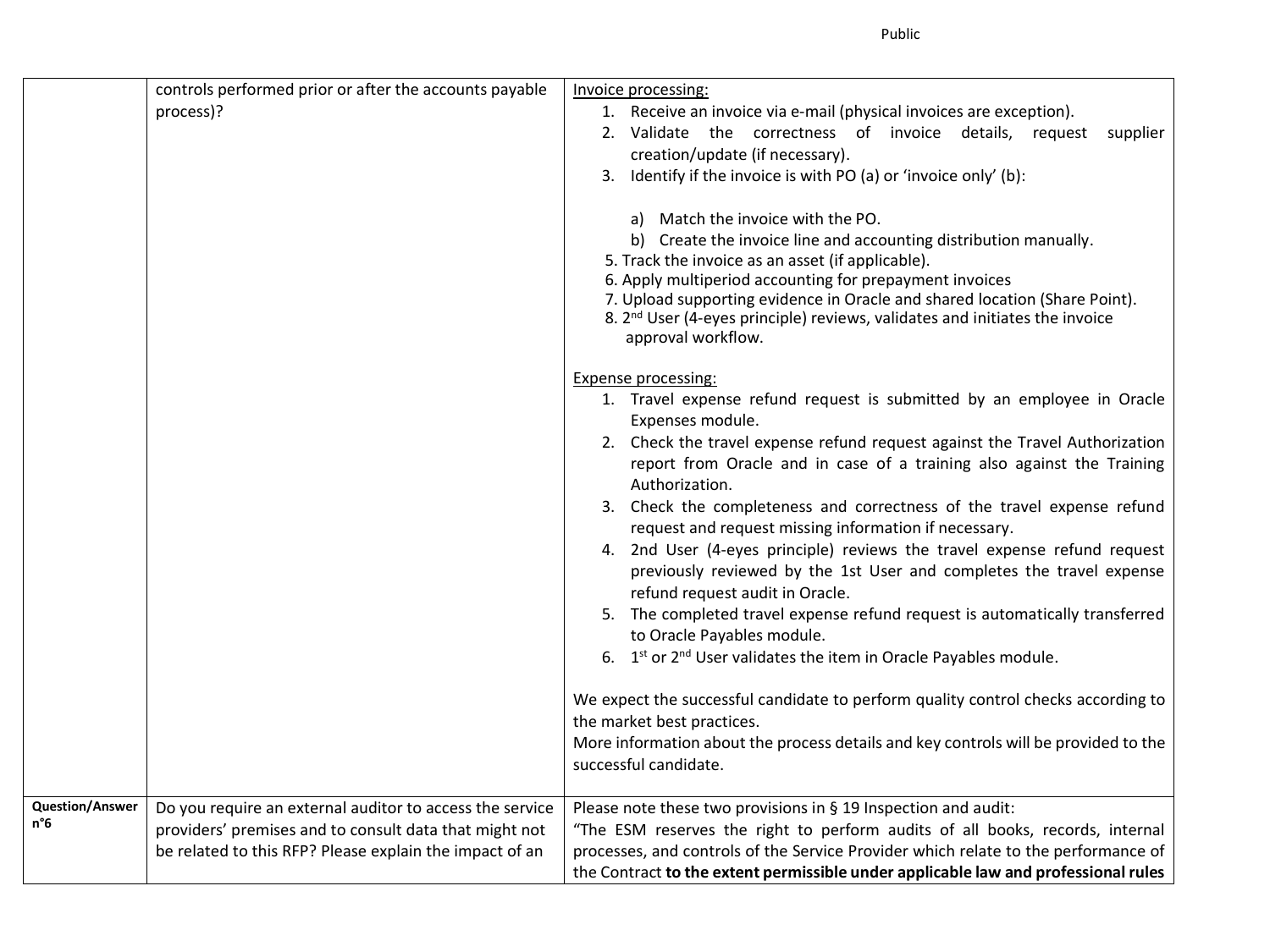|                                         | audit on the service provider and the scope of<br>information typically required/requested?                                                                                                                                                                                                                                                                                                                                          | and with a view to the Service Provider's confidentiality obligations towards its<br>other clients."<br>"The access to the Service Provider's records will be strictly limited to the records<br>which are directly related to the performance of the Contract."<br>This means that everything not related to the performance of the contract will not<br>be subject to audit from the ESM. As per § 19, the detailed scope and duration of<br>the audit will be agreed between the parties prior to the commencement of the<br>audit. It may include conducting the audit at the service provider's premises<br>however in all cases upon fourteen days' notice, and no more than once per<br>calendar year. |
|-----------------------------------------|--------------------------------------------------------------------------------------------------------------------------------------------------------------------------------------------------------------------------------------------------------------------------------------------------------------------------------------------------------------------------------------------------------------------------------------|---------------------------------------------------------------------------------------------------------------------------------------------------------------------------------------------------------------------------------------------------------------------------------------------------------------------------------------------------------------------------------------------------------------------------------------------------------------------------------------------------------------------------------------------------------------------------------------------------------------------------------------------------------------------------------------------------------------|
| <b>Question/Answer</b><br>n°7           | Is our understanding correct that the responsibility to<br>approve an expense/supply remains with ESM and that<br>the service provider solely verifies that the submitted<br>expense / invoice is in line with the policy/approved<br>acquisition and required supporting documentation<br>available?                                                                                                                                | Yes, your understanding is correct.                                                                                                                                                                                                                                                                                                                                                                                                                                                                                                                                                                                                                                                                           |
| <b>Question/Answer</b><br>n°8           | How is the information on payments made available for<br>to reconcile and update the AP statement and aging<br>report?                                                                                                                                                                                                                                                                                                               | The AP aging report is automatically updated with payment status by Oracle Fusion.<br>The service provider will not deal with payments.                                                                                                                                                                                                                                                                                                                                                                                                                                                                                                                                                                       |
| <b>Question/Answer</b><br>n°9           | Can you make the policies concerned by the process<br>available? Should now not be possible at which stage<br>can the serviced provider consult?                                                                                                                                                                                                                                                                                     | The ESM Expense and Travel Policy will be shared with the successful Candidate<br>after the contract signature.                                                                                                                                                                                                                                                                                                                                                                                                                                                                                                                                                                                               |
| <b>Question/Answer</b><br>n°10          | How big is the Team of the current service provider<br>(please indicate number of persons in full time<br>equivalent)? Please also provide the number of persons<br>per grade/seniority?                                                                                                                                                                                                                                             | The ESM is managing these administrative services in house. There is no service<br>provider currently running this function.                                                                                                                                                                                                                                                                                                                                                                                                                                                                                                                                                                                  |
| <b>Question/Answer</b><br>$n^{\circ}11$ | Referring to section 4.9, we understand that the<br>takeover of staff from the current service provider<br>might be necessary.<br>a) How man persons would need to be transferred /<br>taken over by the new service provider?<br>b) Which grades/seniority and experience do these<br>persons have?<br>c) What is the current total gross revenue of all<br>concerned employees?<br>d) In which countries are the concerned persons | Section 4.9 on the Transfer of Undertakings is standard in all our procurement<br>documents. Please note that it applies only if the award of the contract triggers<br>the application of these provisions (this is not automatic). In the event these<br>provisions apply, the details should be discussed and organised directly between<br>the new service provider(s) and the incumbent provider(s) and the ESM is not<br>involved in such discussions.<br>In this case, as the service is new (currently these services are provided in-house),<br>this provision is not applicable.                                                                                                                     |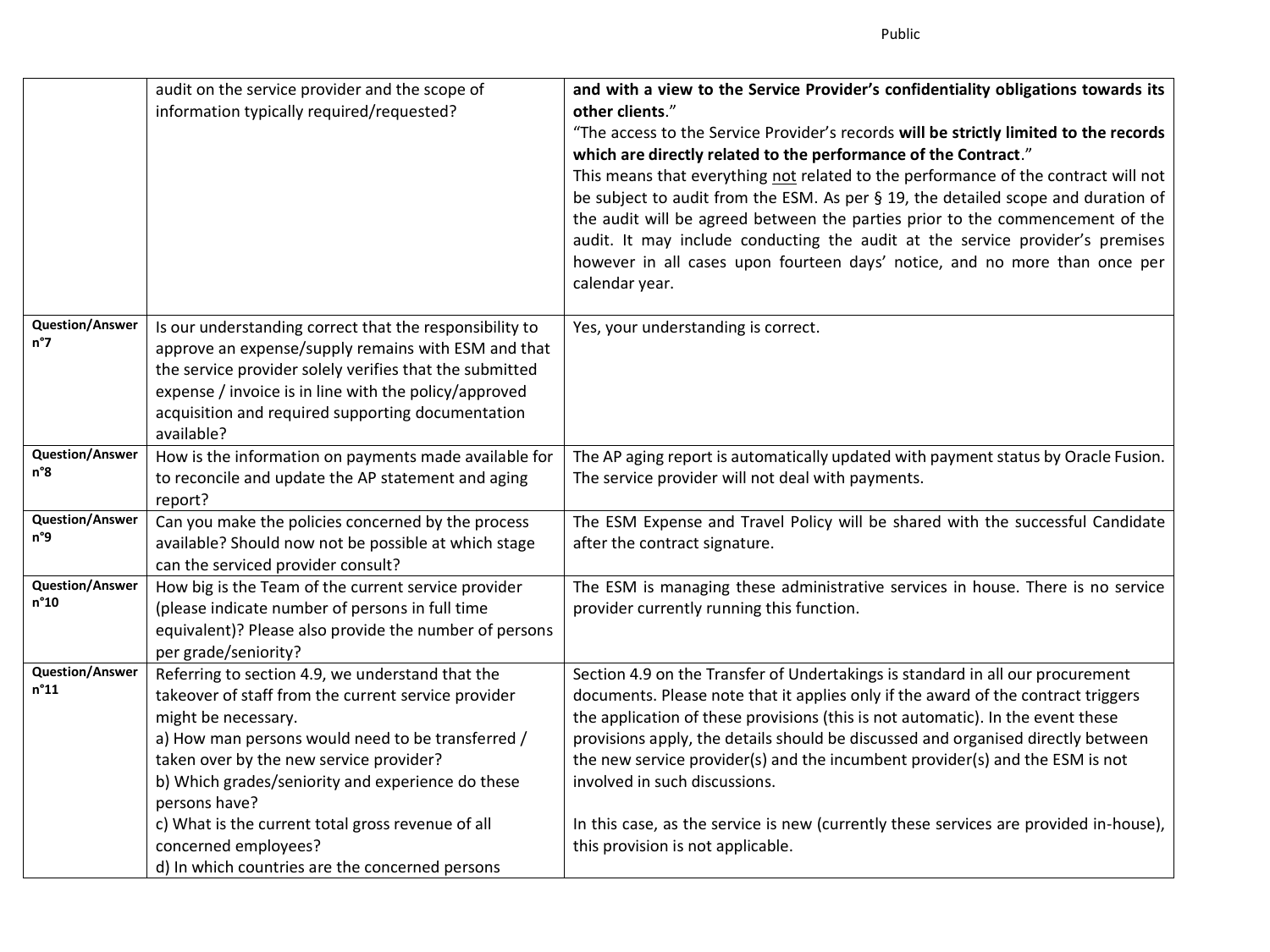|                                         | currently located?<br>e) Would those employees agree to potentially relocate<br>to another EU country?<br>f) Are there non-Eu nationals, requiring the application<br>of a new work permit in case of relocation to another<br>county?<br>g) Can potentially interested persons directly being<br>taken over by the new service provider by common<br>consent or is there a resignation notice period to be<br>respected? |                                                                                                                                                                                                                                                                                                                                                                                                                                                                                                                                                              |
|-----------------------------------------|---------------------------------------------------------------------------------------------------------------------------------------------------------------------------------------------------------------------------------------------------------------------------------------------------------------------------------------------------------------------------------------------------------------------------|--------------------------------------------------------------------------------------------------------------------------------------------------------------------------------------------------------------------------------------------------------------------------------------------------------------------------------------------------------------------------------------------------------------------------------------------------------------------------------------------------------------------------------------------------------------|
| <b>Question/Answer</b><br>$n^{\circ}12$ | How many hours of ad-hoc clerical and administrative<br>(ie. Archiving at the premises) did ESM request during<br>each of the past 3 years?                                                                                                                                                                                                                                                                               | An average of 1.5 hours per month has been dedicated to the archiving of<br>supporting documentation and official documents.                                                                                                                                                                                                                                                                                                                                                                                                                                 |
| <b>Question/Answer</b><br>$n^{\circ}13$ | Please confirm whether ESM makes available IT<br>equipment for the Service Provider Team. In the<br>affirmative, is there a maximum number of<br>Laptops/Computers that can be made available?                                                                                                                                                                                                                            | As per Annex 1 Terms of Reference, 1.1 Description of Services: The ESM will<br>provide the relevant systems access to the Service Provider, but no IT equipment.                                                                                                                                                                                                                                                                                                                                                                                            |
| <b>Question/Answer</b><br>$n^{\circ}14$ | In case ESM does not provide IT materials to the service<br>provider's team, please provide technical requirements<br>and details about the way to connect with ESM<br>infrastructure (e.g. virtual machine, citrix).                                                                                                                                                                                                     | All systems/platforms needed for the candidate to perform the services listed in the<br>RfP are cloud based solutions thus all information can be accessed online without<br>any specific software installation. This includes the ERP system- Oracle Fusion which<br>will be needed for recording and processing invoices and travel expenses and<br>SharePoint online which is used for storing data, related guidance and policies. The<br>ESM will provide relevant access.                                                                              |
| <b>Question/Answer</b><br>$n^{\circ}15$ | Do you currently use a ticketing system for some<br>external or internal requests? If not already in place,<br>would there be the possibility to set up such system?                                                                                                                                                                                                                                                      | Currently there is no ticketing system in place. As all work is managed internally<br>(Finance and Control Admin team) there was no need for the automated solution<br>for treating the requests. All requests, including queries from the supplies and<br>employees, are sent via email to the functional mailbox. This mailbox is monitored<br>by Financial Administrators. The ESM has a ticketing tool (currently used for IT<br>related matters) which can be used for the described purpose. ESM can make it<br>available to the successful candidate. |
| <b>Question/Answer</b><br>$n^{\circ}16$ | Which information can currently be retrieved from ESM<br>infrastructure for KPI measurement reporting?                                                                                                                                                                                                                                                                                                                    | In regards of invoice processing there is a need to build up the report between<br>functional mailbox and the ERP system. In regards of expenses' reimbursement, the<br>ERP system is the main source of information as the employee expense report is<br>created and submitted in the tool therefore the KPI report can be extracted from<br>the system: e.g., number of expense claims submitted through the Oracle Fusion                                                                                                                                 |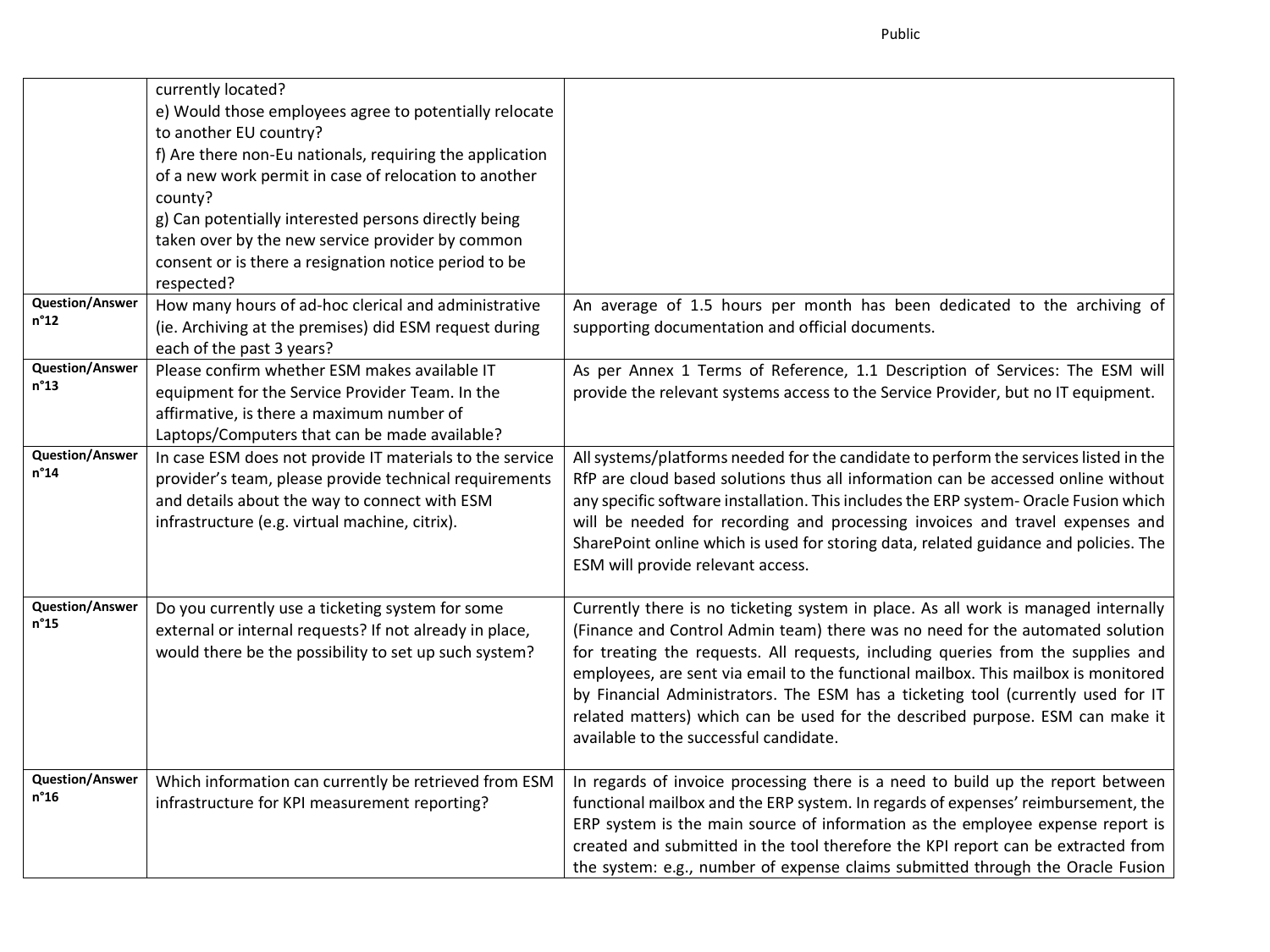|                                         |                                                                                                                                                                                                                 | expense module not processed or addressed (in case of issues) within 72h from<br>their submission.                                                                                                                                                                                                                                 |
|-----------------------------------------|-----------------------------------------------------------------------------------------------------------------------------------------------------------------------------------------------------------------|------------------------------------------------------------------------------------------------------------------------------------------------------------------------------------------------------------------------------------------------------------------------------------------------------------------------------------|
| <b>Question/Answer</b><br>$n^{\circ}17$ | Is the service provider allowed to develop and install<br>tools on ESM infrastructure that allow progress tracking<br>or measurement of KPIs?                                                                   | In general ESM does not allow to develop and install tools on internal IT<br>infrastructure. In case the request is driven by a justified need, the IT security expert<br>could be consulted.                                                                                                                                      |
| <b>Question/Answer</b><br>$n^{\circ}19$ | Does ESM provide the Call Center phone number(s) and<br>related infrastructure?                                                                                                                                 | Currently there is no Call Center phone number as all calls are done to the<br>responsible individuals of the Finance and Control Administrative team. The ESM is<br>willing to work with the successful provider to implement direct telephone access<br>to the dedicated administrators, via the internal ESM telephone network. |
| <b>Question/Answer</b><br>n°20          | If and when necessary, will ESM IT be available to<br>support the service provider and its Team for IT related<br>support and installation of tools?                                                            | The ESM will provide access to all platforms and systems needed for the candidate<br>to perform the services in the scope of this tender. The ESM can support the<br>successful candidate with relevant settings.                                                                                                                  |
| <b>Question/Answer</b><br>$n^{\circ}21$ | Are other systems used in the process apart from<br>Oracle Fusion? For example, for electronical archiving?<br>Please elaborate and provide the list of other<br>tools/software used                            | Invoices and reimbursement requests from externals are currently received on the<br>function mailbox.<br>Oracle Fusion - processing invoices travel expenses,<br>SharePoint online - electronical archiving<br>ServiceNow - approval workflow for corporate credit cards                                                           |
| <b>Question/Answer</b><br>$n^{\circ}22$ | Do your systems foresee the implementation and audit<br>trail of the accounts payable process?                                                                                                                  | Yes, Oracle Fusion foresees an audit trail of the AP process.                                                                                                                                                                                                                                                                      |
| <b>Question/Answer</b><br>$n^{\circ}23$ | Is our understanding correct that the service provider<br>needs to consult 2 separate mailboxes and their<br>content might differ? Please elaborate as this might be<br>an area of risks (double consideration) | Currently only one functional mailbox is in place. If the question refers to the OCR<br>implementation, please note that it is not foreseen a monitoring of its mailbox,<br>since (once it will be deployed) the tool will upload the received invoices directly.                                                                  |
| <b>Question/Answer</b><br>$n^{\circ}24$ | Does the system have a function to reconcile the<br>invoices to payments on the bank account?                                                                                                                   | Yes, Oracle Fusion has this functionality in place. However, payments are not in the<br>scope of this tender.                                                                                                                                                                                                                      |
| <b>Question/Answer</b><br>$n^{\circ}25$ | How many invoices are recurring?                                                                                                                                                                                | The average invoice volume is stated in the RFP.                                                                                                                                                                                                                                                                                   |
| <b>Question/Answer</b><br>$n^{\circ}26$ | How many suppliers do you currently have in the<br>master data?                                                                                                                                                 | The ESM/EFSF have got 622 active suppliers (from which we received at least one<br>invoice over the past 4 years).                                                                                                                                                                                                                 |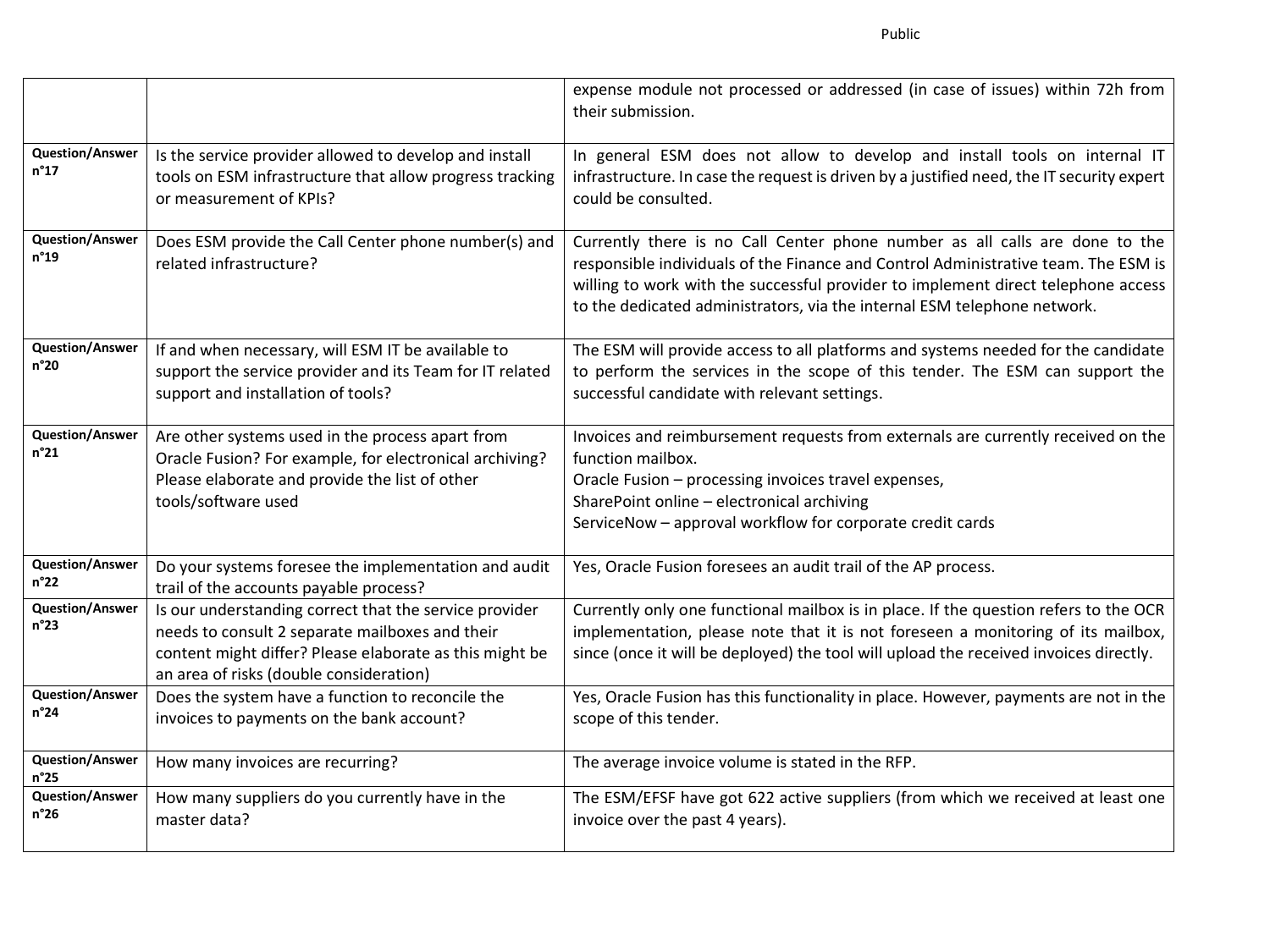| <b>Question/Answer</b><br>$n^{\circ}27$ | How many new suppliers are created per year?                                                                                                                                                                                | We create in the Suppliers Master data an average of 96 suppliers per year<br>(suppliers as such and externals, such as trainees, guests, etc.). The workload<br>related to the master data for externals could be assessed as 20%/30% of the total<br>workload.<br>Only the creation/modification of the master data for externals is in scope of this<br>tender (suppliers as such and employees are not in scope, since the related data is<br>handled by another team within the institution).                                                                             |
|-----------------------------------------|-----------------------------------------------------------------------------------------------------------------------------------------------------------------------------------------------------------------------------|--------------------------------------------------------------------------------------------------------------------------------------------------------------------------------------------------------------------------------------------------------------------------------------------------------------------------------------------------------------------------------------------------------------------------------------------------------------------------------------------------------------------------------------------------------------------------------|
| <b>Question/Answer</b><br>$n^{\circ}28$ | Do some expense statements include recurring<br>allowances paid based on a flat amount according to a<br>policy and without any further supporting evidence<br>required?                                                    | No, every reimbursement requires related supporting documentation.                                                                                                                                                                                                                                                                                                                                                                                                                                                                                                             |
| <b>Question/Answer</b><br>n°29          | How many item lines does an expense statement have<br>(in average)?                                                                                                                                                         | The average of 4/5 item lines for the reimbursement of travel expenses is<br>estimated. The average item lines of a general expense claim (e.g. reimbursement<br>of professional literature) is usually one line.                                                                                                                                                                                                                                                                                                                                                              |
| <b>Question/Answer</b><br>n°30          | Are some items on an expense statement paid by ESM<br>credit card which then require the submission of an<br>expense statement?                                                                                             | No, whatever already paid by the ESM does not require any expense<br>reimbursement.                                                                                                                                                                                                                                                                                                                                                                                                                                                                                            |
| <b>Question/Answer</b><br>n°31          | How can the service provider meet time related KPI and<br>at the same time prevent double treatment of an<br>expense? For example: a credit card statement is<br>received after the submission of the expense<br>statement. | At the time of the travel expense report review, the basic check that must always<br>be performed is to verify that the credit card number (available last 4 digits) showed<br>on the claimed invoice is not corresponding with the ESM corporate credit card. Any<br>items which are in doubt should be addressed to the ESM Finance & Control.                                                                                                                                                                                                                               |
| <b>Question/Answer</b><br>n°32          | How many VAT certificates are issued per year?                                                                                                                                                                              | On average 40 VAT certificates are issued on a yearly basis. The process is fully<br>automatised, meaning that the VAT certificates can be generated by the system.                                                                                                                                                                                                                                                                                                                                                                                                            |
| <b>Question/Answer</b><br>n°33          | How many requests are typically received from<br>stakeholders requiring assistance in the process?                                                                                                                          | Regarding the Procure-to-Pay process, we get on average 5 requests per week.                                                                                                                                                                                                                                                                                                                                                                                                                                                                                                   |
| <b>Question/Answer</b><br>n°34          | Who instructs the creation or modification of the<br>supplier master data? Or how is the accounts payable<br>team supposed to know if the relationship is still<br>ongoing, free from conflicts of interest?                | We apply a different process for the master data creation/update of suppliers and<br>externals.<br>Master data creation/update of suppliers: the creation/update is instructed based<br>on the invoice data by the accounts payable administrator (future service provider)<br>to the specialized team within ESM.<br>Master data creation/update of externals (candidates, speakers etc.): the creation<br>and update are performed by the accounts payable administrator (future service<br>provider) Master data is recorded on an ad-hoc basis every time a n expense from |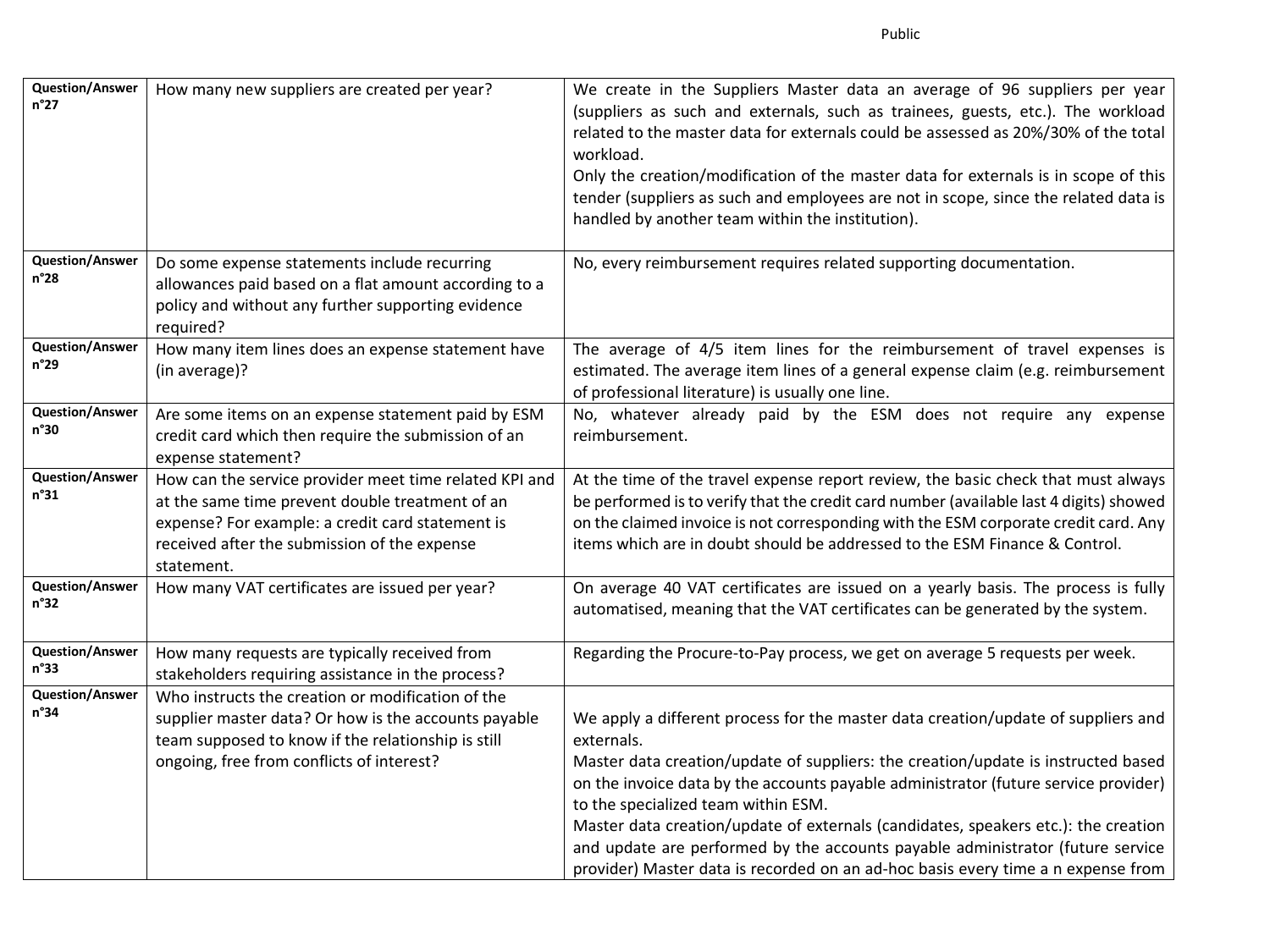|                                         |                                                                                                                                                                                                                                      | a new "external" is submitted or requires an update. An approval workflow<br>(handled by ESM Finance and Control) is setup to validate the input.                                                                                                                                                                                                    |
|-----------------------------------------|--------------------------------------------------------------------------------------------------------------------------------------------------------------------------------------------------------------------------------------|------------------------------------------------------------------------------------------------------------------------------------------------------------------------------------------------------------------------------------------------------------------------------------------------------------------------------------------------------|
| <b>Question/Answer</b><br>n°35          | How is the procure 2 pay end user training currently<br>organized 1-to-1 or group sessions?<br>How many training sessions are typically organized and<br>what is their average duration.                                             | Both formats are possible. The average duration of the training is between 1 and<br>1.5 hours.                                                                                                                                                                                                                                                       |
| <b>Question/Answer</b><br>n°36          | How many questions/requests are typically received<br>per day under the Procure 2 pay process?                                                                                                                                       | Please refer to the answer of question n. 33                                                                                                                                                                                                                                                                                                         |
| <b>Question/Answer</b><br>n°37          | How many credit cards do you use?                                                                                                                                                                                                    | The ESM currently owns 9 corporate credit cards.                                                                                                                                                                                                                                                                                                     |
| <b>Question/Answer</b><br>n°38          | How many transactions are on average on a monthly<br>lodge travel account statement?                                                                                                                                                 | Volumes in last years (2020 and 2021) are not representative due to Covid-19 and<br>the travel limitations (up to 10 transactions per month). Before pandemic (2019)<br>the average number of transactions per month in the lodge account stood at 115.<br>From January to April 2022, an average of 30 transactions per month has been<br>reported. |
| <b>Question/Answer</b><br>n°39          | How many hours are on average required on a yearly<br>basis to update FAQ or documentation?                                                                                                                                          | Current documentation and guidelines to staff must be reviewed on a regular basis<br>(minimum once a year). Time estimated is from 24 to 40 hours per year.                                                                                                                                                                                          |
| <b>Question/Answer</b><br>n°40          | Under the VAT compliance process, how many invoices<br>need to be rejected and require a supplier to reissue an<br>invoice to reflect the ESM's VAT treatment?                                                                       | We have an average of 20 invoices per year submitted with an incorrect indirect tax<br>treatment (1% of the total yearly invoice volume).                                                                                                                                                                                                            |
| <b>Question/Answer</b><br>n°41          | How many samples do auditors typically select per<br>year? And how much time does one sample require to<br>be processed (collection of audit evidence)? Or do you<br>know how many hours in total are required for audit<br>support? | The sample of supporting documentation requested by the external Audit may vary<br>from year to year. During the past financial year full supporting documentation for<br>160 accounts payable items has been requested. The total time estimated is<br>between 12 to 24 hours a year.                                                               |
| <b>Question/Answer</b><br>$n^{\circ}42$ | Does the Master Data Management require to update<br>static data or also to collect some compliance<br>documents which then need to be uploaded to the<br>system / e-archive?                                                        | The Master Data management requires creation and update of the static data in<br>Oracle Fusion based on the document (usually reimbursement form) sent via e-mail<br>by externals. The document/e-mail is not uploaded in Oracle Fusion.<br>Please refer to the Question 34 for more information regarding the Master Data<br>Management.            |
| <b>Question/Answer</b><br>n°43          | How many time is typically required for ad-hoc request<br>to ensure a smooth BAU?                                                                                                                                                    | We can estimate that the time needed for general administrative work on ad-hoc<br>requests is about 16 / 20 hours per month. This includes assistance on fixing issues<br>related to invoices and P2P support.                                                                                                                                       |